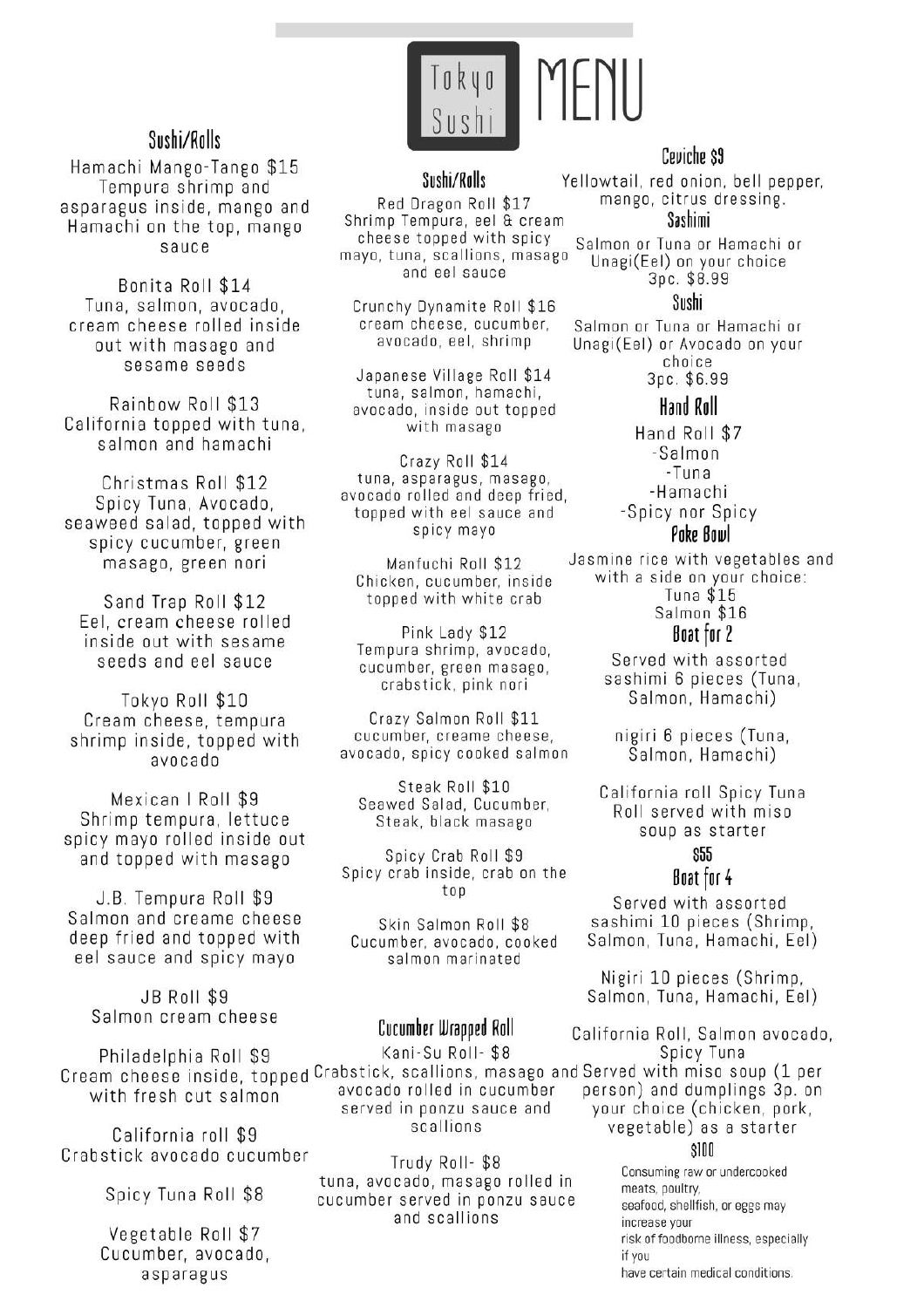# *TOKYO SUSHI MENU*

*Page 1 of 2*

# **APPETIZERS**

**Shishito \$5** (Deep fried shishito seasoned with lemon pepper dressing) **Edamame \$5** (Steamed edamame beans seasoned with salt and pepper) **Spring Rolls \$6 (4pc)** (Deep fried vegetable spring rolls) **Chicken Popcorn \$8** (Deep fried chicken cubes marinated with garlic, ginger) **Zucchini Chips \$8**

**Butter Yaki - Mussels \$10** (8 pc mussels steamed with butter, garlic, shallot and white wine) **Gyoza Steamed or Fried**: Pork, Chicken, Shrimp, Vegetable - \$7

**Japanese Beef Tar-tare \$9** (Beef filet finely chopped, mixed with quail egg, sriracha, scallions, olive oil) **Japanese Salmon Tar-tare \$10** (Salmon filet finely chopped, mixed with scallions, olive oil) **Robby spicy Tuna Tar-tare \$11** (Tuna filet finely chopped, mixed with tempura flakes, scallions, Japanese mayo, chili oil)

#### **SALADS**

**House Salad \$3 Vegetable Salad \$6** (Mix greens, cucumber, tomato, red onion, garlic oil dressing) **Seaweed Salad \$7** (chuka wakame seaweed, peanut sauce) **Chuka-Ika \$8** (Calamary, seaweed, sesame seeds) **Sauteed chicken salad - \$10** (Sauteed chicken, mix greens, cucumber, tomato, red onion, garlic oil dressing) **Grilled salmon salad - \$12** (Grilled salmon, mix greens, cucumber, tomato, red onion, garlic oil dressing)

#### **TEMPURA**

**Veggie Tempura \$7**  (Zucchini, asparagus, carrot) **Shrimp Tempura \$8 (6pc) Calamary Tempura \$8 (10pc)**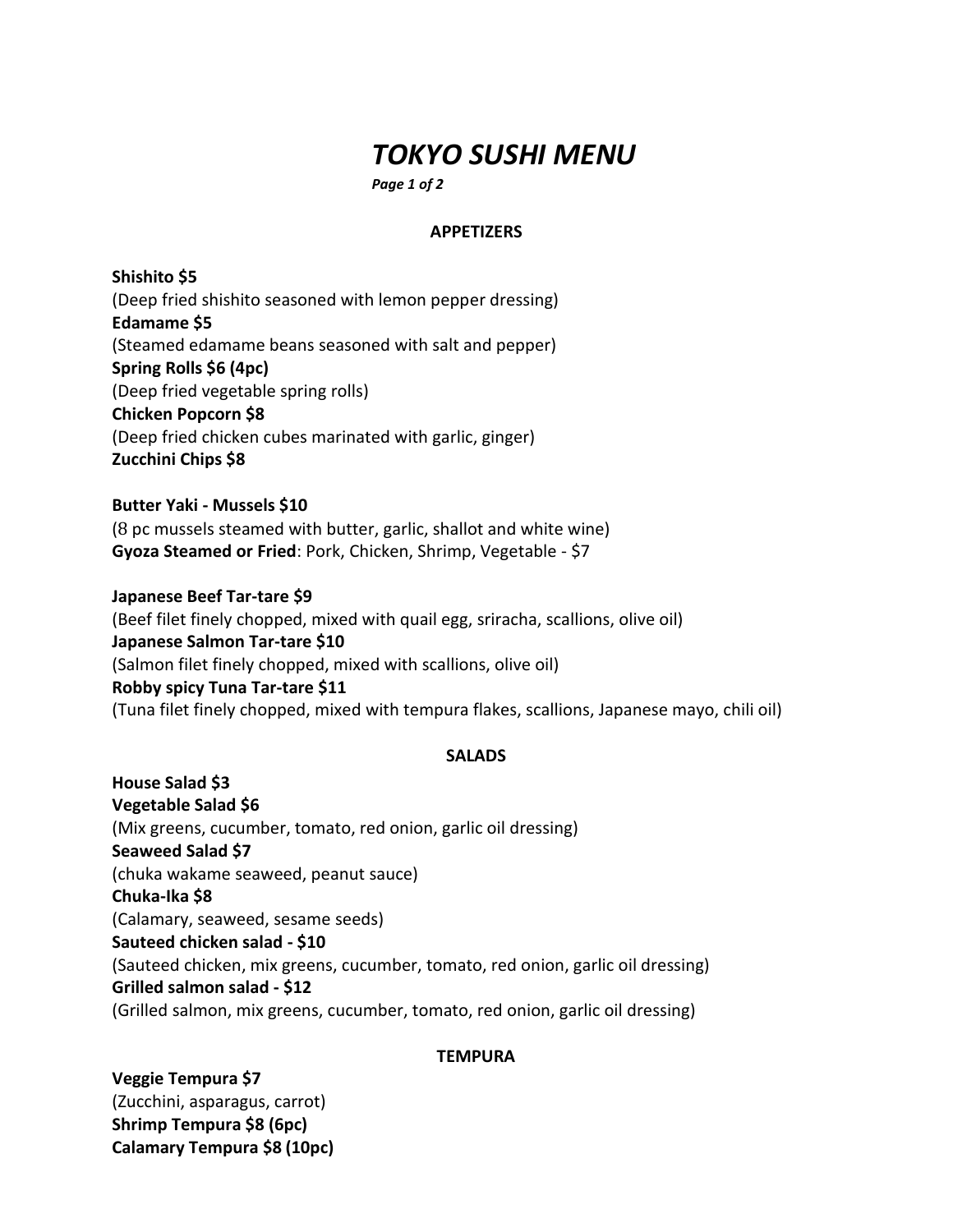#### **MAIN DISHES**

#### *Page 2 of 2*

**Chicken Teriyaki \$15** (Sauteed chicken, teriyaki sauce, steamed broccoli, served with rice) **Beef Teriyaki \$16** (Sauteed beef, teriyaki sauce, steamed broccoli, served with rice) **Shrimp Teriyaki \$17** (Sauteed Shrimp, teriyaki sauce, steamed broccoli, served with rice) **Tuna Steak \$19** (Grilled tuna filet seasoned with sesame seeds, grilled: zucchini, bell pepper, asparagus, onion) **Salmon Steak \$17**

(Grilled salmon filet, grilled: zucchini, bell pepper, asparagus, onion)

#### **Tofu Steak \$14**

(Grilled tofu, grilled: zucchini, bell pepper, asparagus, onion)

#### **Itame-Mono Beef \$14**

(Sliced beef sauteed with bell pepper, onion, sweet sauce)

**Fried Rice Veggie \$10 Fried Rice Chicken \$12 Fried Rice Beef \$13 Fried Rice Shrimp \$15 Combo Fried Rice \$17**

**Fried Noodle Chicken \$12 Fried Noodle Shrimp \$15 Fried Noodle Beef \$13 Fried Noodle Veggie \$10 Fried Noodle Combo \$17**

**Yaki Soba Chicken \$12 Yaki Soba Beef \$13 Yaki Soba Shrimp \$15 Yaki Soba Combo \$17**

**SOUPS**

**Miso Soup \$4 Ramen Soup \$8 Fish Ramen Soup \$9 Chicken Broth with Egg \$5**

#### **Oysters**\*:

12 pc - 20\$  $6$  pc - 12\$

#### **DESSERTS**

# **Assorted Mochi ice-cream 3pc. \$5 Donuts with 3pc. with served condense milk on the side \$6.9 Tempura Banana with ice-cream on the side \$7**

\*-based on availability, please confirm with waiter before placing order.

Consuming raw or undercooked meats, poultry, seafood, shellfish, or eggs may increase your risk of foodborne illness, especially if you have certain medical condition.

If you have chronic illness of the liver, stomach or blood or have immune disorders, you are at greater risk of serious illness from raw oysters and should eat oysters fully cooked.